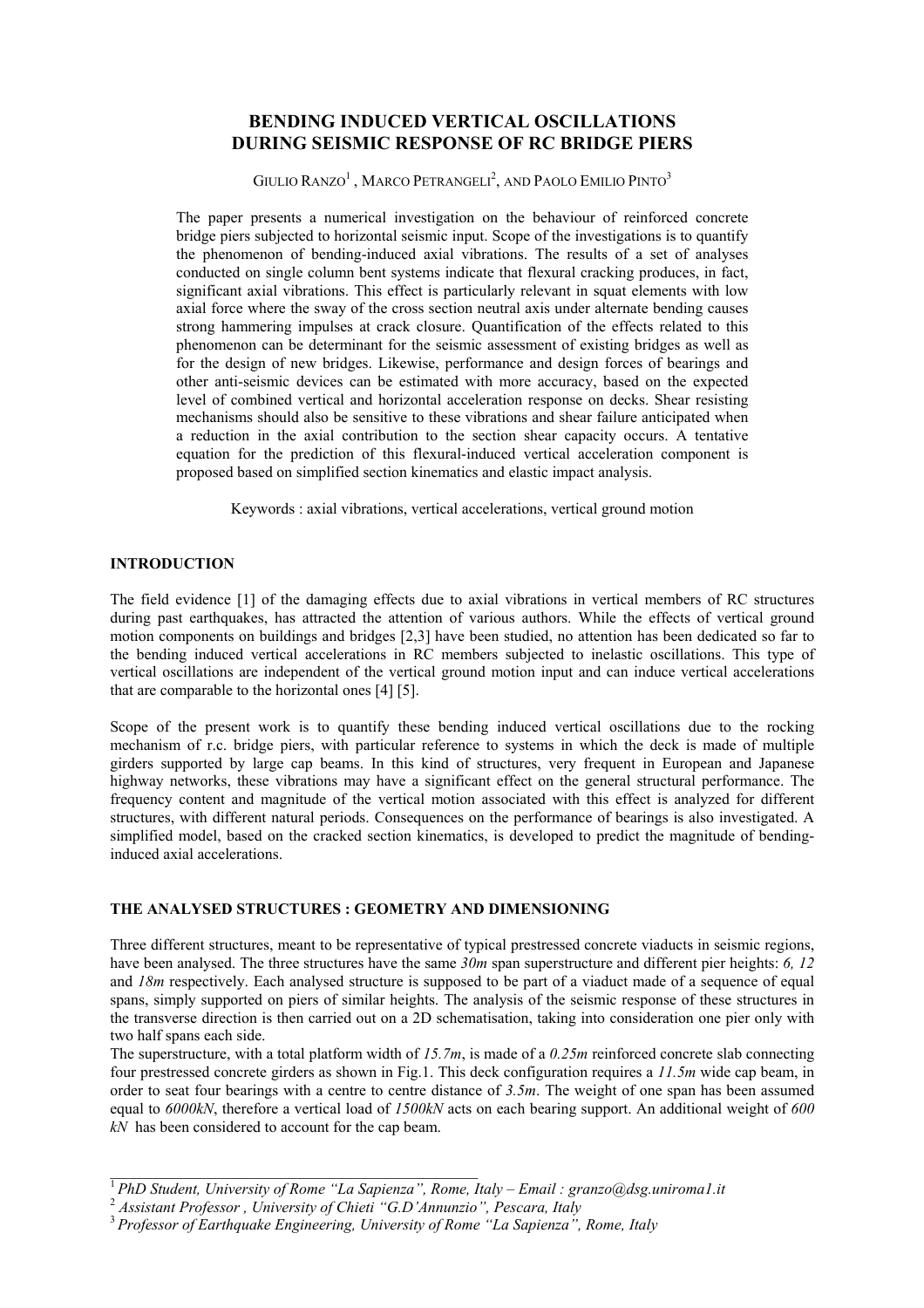Dimensioning of the pier cross section has been carried out so as to obtain a normalised axial load  $P/f'_c A_g = 0.1$  under self weight alone, as typical for this kind of structures ( $f'_c$  is the unconfined concrete



**Figure 1 – Geometry of the analysed structures** 

| Pier         | Mode   | Mass % | Mass % | Т<br>[sec.] |
|--------------|--------|--------|--------|-------------|
| height $[m]$ | number | X dir. | Y dir. |             |
| 6            |        | 51.0   |        | 0.583       |
| 6            |        | 48.0   |        | 0.123       |
| 6            |        |        | 76.0   | 0.070       |
| 12.          |        | 799    |        | 1 1 9 0     |
| 12           |        | 20.1   |        | 0.232       |
| 12           |        |        | 90     | 0.090       |
| 18           |        | 899    |        | 1960        |
| 18           |        | 10.1   |        | 0.303       |
| 18           |        |        | 95     | 0.104       |



compression strength and *Ag* is the area of the gross section). The flexural capacity of the pier cross section, reflecting the actual situation of most existing viaducts, has been dimensioned according to allowable stress criteria. For each structure, the design moment is computed based on a constant response spectrum of *0.1g*. The required flexural capacities are therefore proportional to the pier height since the total mass is roughly the same for the three cases; the base bending moments are computed on a cantilever scheme, neglecting the influence of deck torsional inertia and cap beam flexibility. The same hollow cross-section has been adopted in the three cases with different amount of longitudinal reinforcing steel  $\rho_l$ . Table 1 summarises the main design characteristics.

Note that the longitudinal reinforcement ratios have been expressed as a function of the concrete section net area (excluding the

hollow portion). The first yield moment *My* (bending moment at first yield of longitudinal rebars) and the nominal moment  $M_n$  (defined here as the bending moment at 5 times yield curvature) are indicated to conventionally define the mechanical properties.

| Pier Height [m] | $\rho_1$ [%] | M. IkNml |
|-----------------|--------------|----------|
|                 | 0.35         | 9667     |
|                 |              | 12204    |
| ହ               |              | 14090    |

Shear dimensioning of the three structures is omitted since the investigations are focused on axial-flexural coupling, however it is assumed that adequate shear reinforcement is provided to ensure a flexural dominant response when large inelastic displacements occur.

Before analysing the nonlinear behaviour of these structures it is interesting to see the results of the modal analysis. Natural frequencies and participating masses in x and y direction are indicated in table 3 and fig.2.

When these structures are modelled with realistic flexibility for the cap beam and both vertical and rotational masses are included to account for the vertical loads of the superstructure acting on the bearing supports, higher modes significantly influence the global behaviour. Especially in the case of the short pier, a significant percentage of horizontal modal mass is found in the second mode, which is of the double bending type. Concrete cracking will therefore take place in the top and bottom sections, possibly increasing the hammering effect at



bending reversal. In the *12* and *18* metre piers instead, the deck rotational inertia is less significant when compared to the pier flexibility. The pier deforms mainly in simple bending with concrete cracking located at pier base only.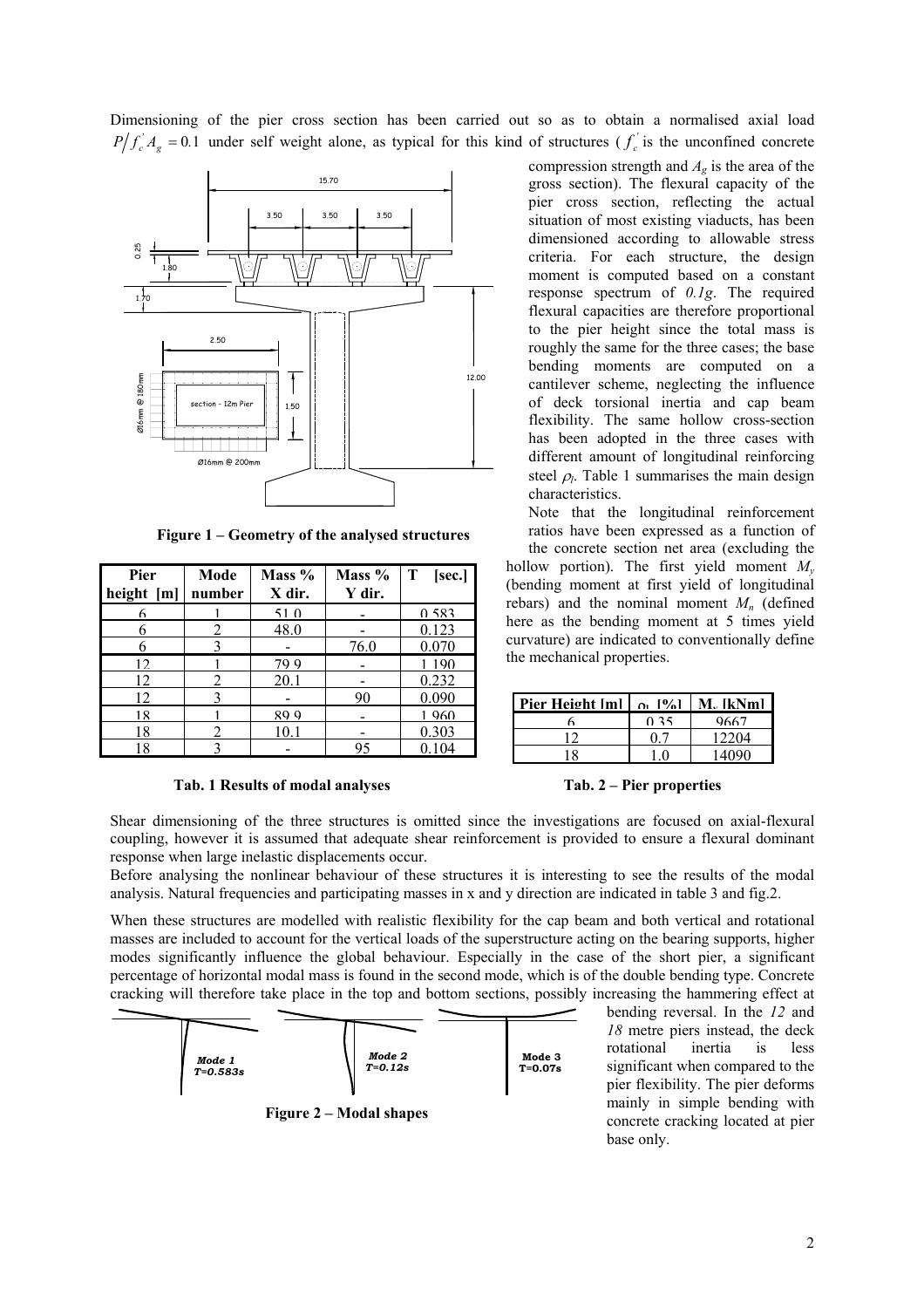#### **THE NUMERICAL MODELS FOR NON-LINEAR TIME-HISTORY ANALYSES**

The three structures have been modelled by using a flexibility-based fibre beam element developed by the authors [6]. Each pier has been modelled using two fibre beam elements with three, four and five integration Gauss points (monitoring sections) for the *6, 12* and *18* metres piers respectively. The number of integration points has been selected in order to attain the same numerical precision in integrating the longitudinal strain field in the three structures, while maintaining the same tributary length to each integration point.

The pier cap has been modelled using linear elastic elements with equivalent mechanical properties. Constitutive models for concrete and reinforcing steel adopt state-of-the-art uniaxial stress-strain relationships based on the work of Mander [7] and Menegotto-Pinto [8] respectively (see also fig. 5 and 6). In the concrete model, a crackbridging branch has been introduced, providing a smooth transition between the tensile and the compression branches. This feature was required in order to avoid an overestimation of the impulsive component of vertical acceleration at crack closure as a result of the abrupt transition between the zero stiffness, zero stress cracked state and the reloading branches to compression.

Mechanical properties of the steel have been assumed as follows: yield strength =  $400$  MPa, ultimate strength = *570 MPa*, Young's modulus = *200000 MPa*, ultimate strain = *0.10*. Mechanical properties of the concrete are: unconfined strength =  $35 MPa$ , confined strength =  $42 MPa$ , strain at ultimate stress =  $0.0035$ , Young's modulus  $= 30000 \text{ MPa}$ , tensile strength  $= 2.5 \text{ MPa}$ , fracture energy  $= 0.1 \text{ kN/m}$ .

The deck horizontal mass (*600t*) has been placed in one node only (as indicated in fig.3) to avoid axial (horizontal) vibrations in the pier cap beam; vertical masses have been placed instead at each beam support

(*150t* each) and at pier top (*60t*). The masses of the superstructure are rigidly connected to the cap beam.

The first mode natural frequencies computed with modal analysis have been used to quantify the viscous component of the structural damping. A viscous damping, in addition to the hysteretic one, has been considered in fact by means of a mass proportional damping factor *C*, where, for elastic systems,  $C = 2\zeta \omega m$  with *m* the mass,  $\xi$  the percentage of critical damping and  $\omega$ the circular frequency. A value of *3%* of critical damping has been assumed in our case to be representative of all viscous damping components acting within the elastic structural response.



**Figure 3 – Numerical model** 

#### **RESULTS OF NON-LINEAR ANALYSES**

A set of non-linear time-history analyses using the general purpose F.E. code FIBER has been performed using an accelerogram compatible with the EC8 response spectrum with *PGA=0.35g* as horizontal ground motion input. The vertical component has been purposely ignored in a first stage, while it has been included in a second set of analyses to evaluate the coupling effect on the pier axial response.

Under the imposed horizontal ground motion, large inelastic deformations occur in the three structures. In all cases a plastic hinge forms at pier base, where longitudinal reinforcing bars reach (for the *6m* pier) a maximum strain of approximately *2.0%*. Maximum base shears are *2500kN, 1250kN* and *980kN* for the *6m, 12m* and *18m* pier respectively. Moment curvature cycles at pier base are plotted in fig.4. In the same graphs the corresponding axial force time history is also reported. The largest ductilities are found for the *6m* pier with a curvature ductility  $\mu_{\phi} = \delta \div 9$ . For this pier, the inflection point is located at *0.54H* (with *H* full height of the pier), while for the *12m* and *18m* is *0.66H* and *0.69H* respectively. Note that the maximum axial force fluctuations are found for the *6m* pier (*+58%* of additional compression and *-35%* in axial force reduction). None of the piers experienced steel yielding in the top section below the pier cap beam. Concrete and steel stress-strain histories for the base section of the *6m* pier are plotted in fig. 5 and 6.

In the *6m* pier a global displacement ductility of about *5.0* is reached, compared to *2.5* and *2.0* in the *12m* and *18m* pier respectively. This remarkable difference in global damage is due to the inappropriate strength provided by the allowable stress design criterion and to the flat design spectrum adopted *(0.1g)*. However, this result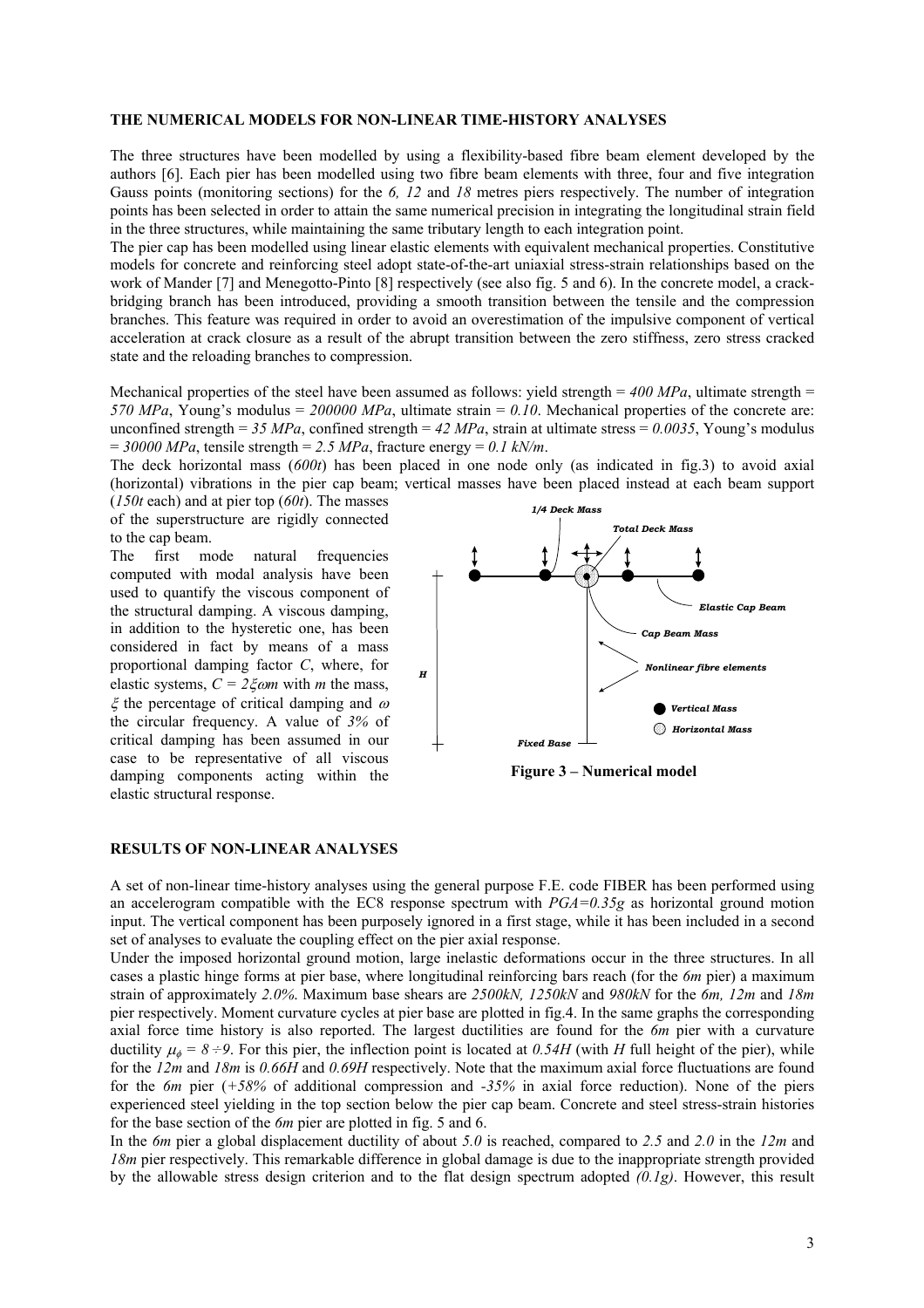reflects the actual situation on existing viaducts where squat piers tend to have light longitudinal reinforcement ratios. Maximum displacement drifts are in a range of *0.75%* to *1%* of the pier height. Maximum vertical displacements at external bearing locations are insensitive to the pier height and are always around *0.05m*.



**Figure 4 – Moment curvature response at column base** 

The maximum response of the three structures is summarised in fig.7 (the *5%* damping elastic response spectrum of the accelerogram used in the analyses is also reported). Maximum accelerations at bearing locations are indicated for each structure as a function of their fundamental elastic flexural period. It can be seen that in the proposed examples, the deck horizontal maximum acceleration does not vary significantly with pier height while the vertical acceleration does, due to varying axial/flexural period ratio as well as cap beam width/pier height ratio.

As anticipated before, vertical acceleration response is particularly high for the squat pier, where a peak value of *0.9g* is found at external bearing location. Generally, bending-induced vertical accelerations decrease with increasing pier height as also confirmed by other analyses. Vertical acceleration of the outer bearings includes in fact also a "geometric" component due to the rotational acceleration of the pier cap beam itself. This component obviously decreases with decreasing cap beam width/pier height ratio. The distribution of the vertical acceleration along the cap beam from pier top to the external bearing location can be easily derived from the graphs of fig.7.

The plots of fig.8 show the acceleration response spectra (with *5%* damping) of the horizontal and vertical deck motion recorded at each bearing location and at pier top. The ground motion spectrum is plotted for comparison. These spectra provide an idea of the frequency content and magnitude of the structural response. Their values for  $T=0$  correspond to the maximum accelerations plotted in fig.7

which are the ones to be used to evaluate the maximum vertical and horizontal force transmitted between deck and piers. In fig.7, the peak below *0.2 sec*. at the outer bearing location is clearly due to the selective amplification of the first vertical vibration mode of the pier (mode 3 in tab2). It can be seen that the response

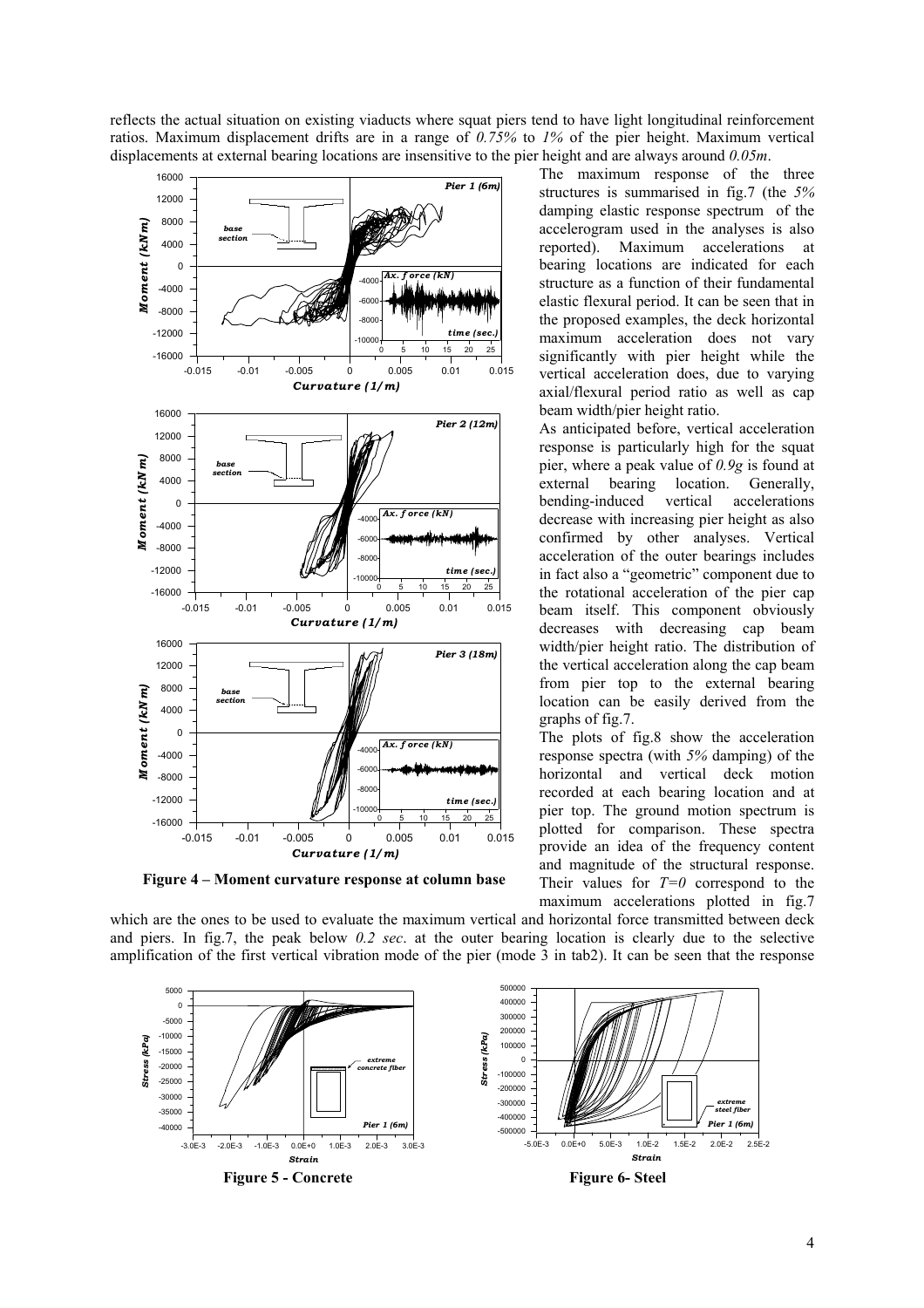spectra of the vertical accelerations tend to be more concentrated in a narrow band of frequencies as the pier flexural period increases, while those of horizontal accelerations tend instead to have a constant level of response (i.e. frequency independent) around *0.75g.*



**Figure 7 – Maximum response** 

It can be noted from the results discussed above that on external bearings vertical acceleration response is equal or greater (up to a factor of *2* for the *6m* pier) than the horizontal one. With the ratio between vertical and horizontal force on bearings  $(R_v/H)$  falling to such low values, unseating phenomena are likely to occur. The most significant examples of these low values occurred during the analysis are reported in table 4 for both internal and external bearing in the *6m* pier. Note that the vertical reaction under self weight alone is equal to *1500kN*. Response at *8.22 sec.* shows instead a case where the maximum vertical reaction of the bearings is nearly twice the static one. During the analysis

the external bearing experiences a minimum ratio between vertical reaction  $R<sub>v</sub>$  and shear force *H* equal to 0.65, while the internal bearing has a minimum value of *2.26*.

|             | External Rearing |          | Internal Rearing |          |
|-------------|------------------|----------|------------------|----------|
| Time (sec.) | <b>Shear</b>     | V.R.(kN) | <b>Shear</b>     | $R$ (kN) |
| 5 フス        | $-469$           | 305      | $-469$           |          |
|             |                  |          |                  |          |
|             |                  |          |                  |          |

**Tab. 2 - Forces on bearings during earthquake response** 

The effect of the vertical ground motion component can now be introduced to attempt a quantification of the relative importance of the two different sources of axial vibrations.

The analyses carried out above are repeated again with inclusion of a vertical motion with peak ground acceleration

equal to *2/3* of horizontal peak acceleration. This ground motion component is still compatible with the EC8 response spectrum and has the same duration and starting time step of that of horizontal motion. In these analyses the two sources of axial vibrations are therefore taken into account and their effects appear combined. The values are in all cases larger than the corresponding ones in fig.7, where the ground vertical acceleration is absent, but the order of magnitude does not change. In other words, from the 'spot' cases examined it would seem that the predominant contribution to the vertical response accelerations comes from the rocking mechanism, not from the vertical acceleration input. This is probably a hasty conclusion, not supported by adequate evidence and generality of the cases under consideration, but it is at least an indication that if vertical acceleration are of some consequence for the resistance of bridge piers and deck supports, the rocking mechanism effect should not be neglected.

## **SIMPLE MECHANICAL MODEL FOR AXIAL VIBRATIONS**

An attempt to establish a closed form approximate relationship between these axial vibrations and the pier flexural response will be presented herein. The main assumption is that cracked sections can be treated as rigid bodies during their motion induced by flexural response. In this idealisation the sections rotate about a point that coincides with the position of the neutral axis. The impact of the sections during bending reversal will be assumed elastic with initial conditions (i.e. values of velocity and acceleration) found from the rigid body motion assumption.

Assuming that plane sections remain plane the following relation holds between the curvature  $\chi$  and axial elongation <sup>ε</sup>*p* for a RC section:

$$
\varepsilon_p = |\chi \left( k - \frac{1}{2} \right) d \tag{1}
$$

where *k* is a scalar parameter  $(0 \le k \le l)$  defining the neutral axis depth  $(l-k)d$ . Let us now assume the flexural response of a generic section be described by a simple sinusoidal function as follows:

$$
\chi(t) = \chi^{\text{max}} \sin\left(\frac{2\pi t}{T_f}\right) \tag{2}
$$

with  $T_f$  being the predominant flexural period of the pier. The section axial deformation, according to (1), can therefore be written: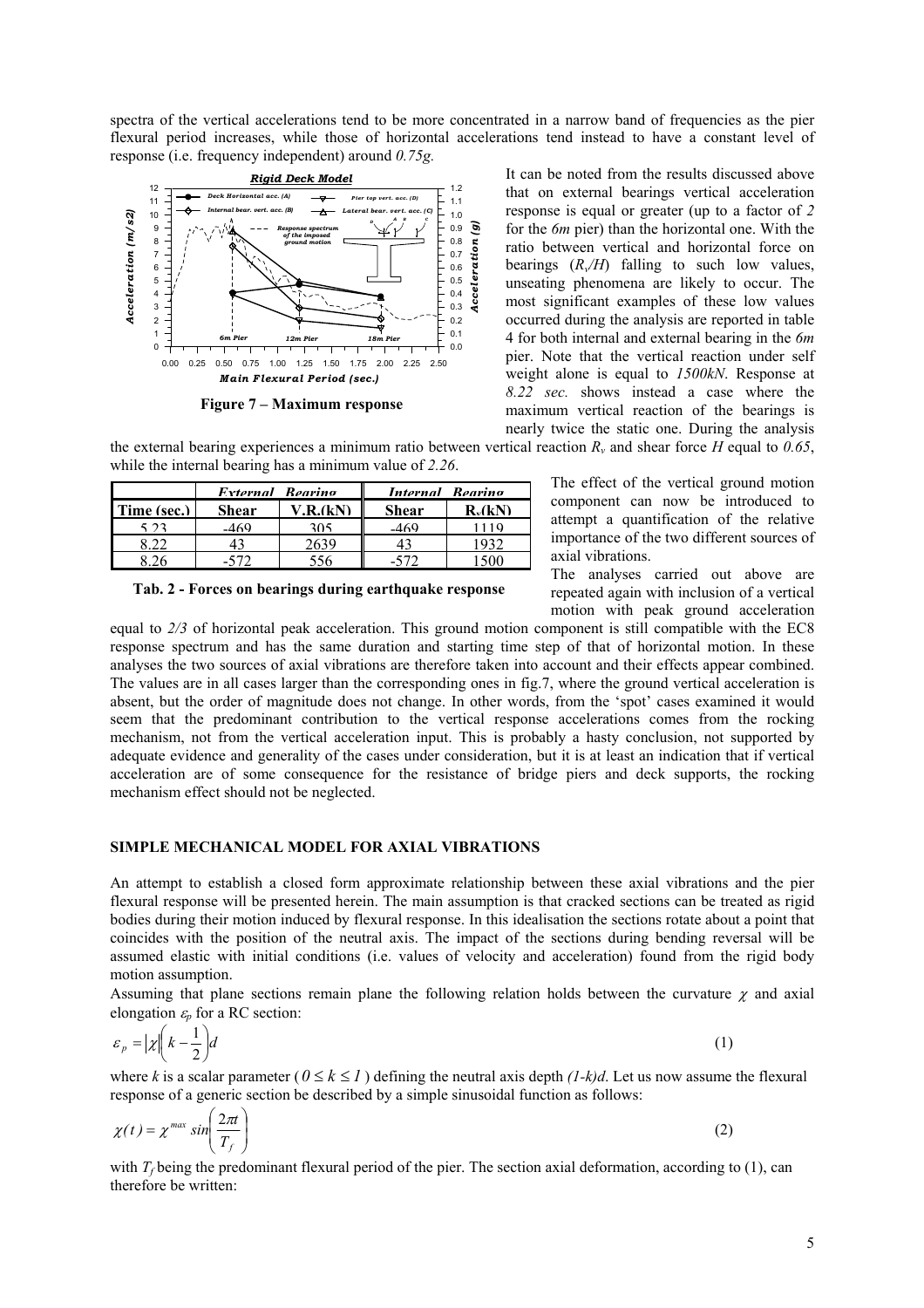$$
\varepsilon_p(t) = \chi^{\max} \left| \sin \left( \frac{2\pi t}{T_f} \right) \right| \left( k - \frac{1}{2} \right) d \tag{3}
$$

where the absolute value of the sinusoidal function is taken since the axial elongation is always positive.

In order to obtain simple expressions for the velocity and the acceleration of the axial strain (3) we assume that the position of neutral axis is fixed (i.e. *k* is constant), even though with increasing curvature the neutral axis tends to shift outwards (i.e. *k* increases). Axial displacement, axial velocity and axial acceleration as a function of time have been qualitatively plotted in fig.9.

*Acceleration (g)*

Acceleration

 $\mathcal{G}$ 

 The velocity is discontinuous for *t =*   $n \frac{T_f}{2}$  (with  $n=1,2...$ ). In these characteristic points, the section is subjected to a vertical impulse which reverses the displacement direction, changing sign to the axial velocity. These points correspond to the crack closure and the sudden shift of the neutral axis from one side of the section to the other (as depicted in fig.9). These impulses are the main cause of the vertical oscillations observed in the analyses. Outside these points, the section is still subjected to a vertical acceleration as the result of the flexural response. This component of the acceleration, smaller than the impulsive one at bending reversal, is found as the second derivative of (3). Its maximum value is :

$$
\[a^{max}\left[\begin{array}{c} t^{max} \\ t^{min} \end{array}\right] = \left[\left(\begin{array}{c} d^2 \varepsilon \\ dt^2 \end{array}\right)^{max}\right]_{\left[t^{min} \atop t^{min} \right]} = \]
$$

$$
= \chi^{max} \frac{4\pi^2}{T_f^2} \left(k - \frac{1}{2}\right) d \tag{4}
$$

 This component of the vertical acceleration is negligible when compared to that due to the impulse at bending reversal (see eq.(7)).







0.00 0.25 0.50 0.75 1.00 1.25 1.50 1.75 2.00 2.25 2.50 2.75 3.00

**Figure 8 – Acceleration Response spectra on the deck** 

In order to obtain an estimate for the

magnitude of this impulse, the assumption of rigid body motion must be relaxed and the impact at crack closure treated as an elastic rebound. We assume therefore that this elastic impact takes place in a finite time interval ∆*t.*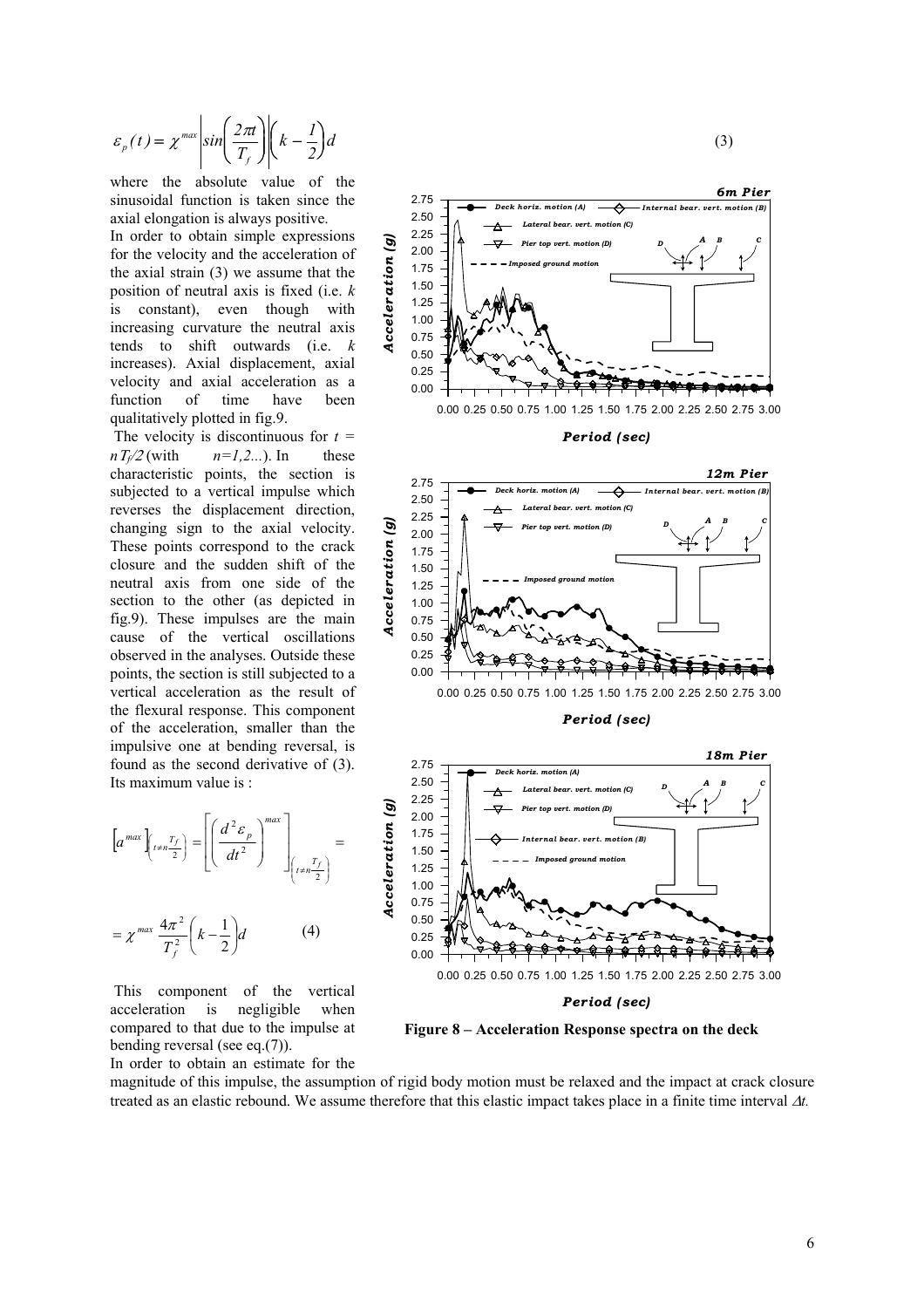

$$
\Delta v = 2 \left[ \frac{d\varepsilon_p}{dt} \right]_{\left(t \to \frac{T_f}{2}\right)} = 2 \chi^{\text{max}} \frac{2\pi}{T_f} \left( k - \frac{I}{2} \right) d \tag{6}
$$

 With these hypotheses, the impulse amplitude can be computed as:

$$
m\Delta v = \int_{\Delta t} f \, dt = \int_{\Delta t} m \, a \, dt \qquad (5)
$$

where *m* is the mass and *f* the inertia force. The velocity variation ∆*v* that takes place during the time interval ∆*t* can be set according to Fig.9 by computing the right and left limit of the first derivative of (3) for *t*  <sup>→</sup> *n*<sup>Τ</sup>*f*/2 . The time interval <sup>∆</sup>*t* is tentatively set equal to one half the fundamental axial period of the pier-deck system  $(\Delta t = T_a / 2)$ , so that ∆*t* corresponds to the compressive semi-cycle of the pier elastic rebound. Therefore, the velocity variation within the specified time interval is :

$$
^{(6)}
$$

If we assume that the impulse has a sinusoidal shape, we obtain from (5):

$$
\left[a^{max}\right]_{\left(\frac{r}{2}\right)} = \frac{\pi}{2} \frac{\Delta v}{\Delta t} = \frac{\pi}{2} \frac{2}{T_a} \chi^{max} \frac{4\pi}{T_f} \left(k - \frac{I}{2}\right) d\tag{7}
$$

where the  $\pi/2$  factor is found by integrating the sinusoidal impulse over the time interval  $\Delta t$  in (5). A simple relation between the pier maximum horizontal acceleration response and the curvature maximum acceleration can be easily obtained by assuming the flexural deformations taking place in a localised plastic hinge at the column base. In this case we obtain that the maximum acceleration at pier top is:

$$
a_{h} = \beta(T_{f}) = l_{cp} H \left(\frac{d^{2} \chi}{dt^{2}}\right)^{max} = l_{cp} H \chi^{max} \frac{4\pi^{2}}{T_{f}^{2}}
$$
\n(8)

where  $l_{cp}$  is the plastic hinge length, *H* the pier height and  $\beta(T_f)$  is the ordinate of the acceleration response spectrum for the pier predominant flexural period. The simplification associated with this kinematic mechanism is valid for single column bents in general and also for members that tend to oscillate in double bending, because maximum curvature at column base is, in most cases, one order of magnitude greater than that at column top, where yielding of steel seldom occurs.

Similarly, if the largest axial deformations take place within the plastic hinge region, as it is for the plastic rotations, the maximum value of the impulsive  $(a_{v,i})$  component of the pier vertical acceleration can be written as:

$$
a_{v,i} = l_{cp} \left[ \left( \frac{d^2 \varepsilon_p}{dt^2} \right)^{max} \right]_{\left(t = n \frac{T_f}{2}\right)} = \left( \frac{T_f}{T_a} \right) \beta \left( T_f \right) \left( k - \frac{I}{2} \right) \frac{d}{H}
$$
\n<sup>(9)</sup>

The following remarks need to be made:

- eqn.(9) has been derived by using the velocity reversal found with a rigid section kinematics hypothesis and therefore it should provide an upper bound estimate of the axial impulses

- eqn.(9) should not be taken as an estimate of the structural response in the vertical direction but rather as an estimate of the axial input associated to the flexural response. However, large amplifications of this vertical input are unlikely since these vertical impulses have the same frequency of the pier flexural response, which is generally smaller than both pier and superstructure vertical frequencies.

A comparison between the values found with eq.(9) and the results of the non-linear analyses for the rigid deck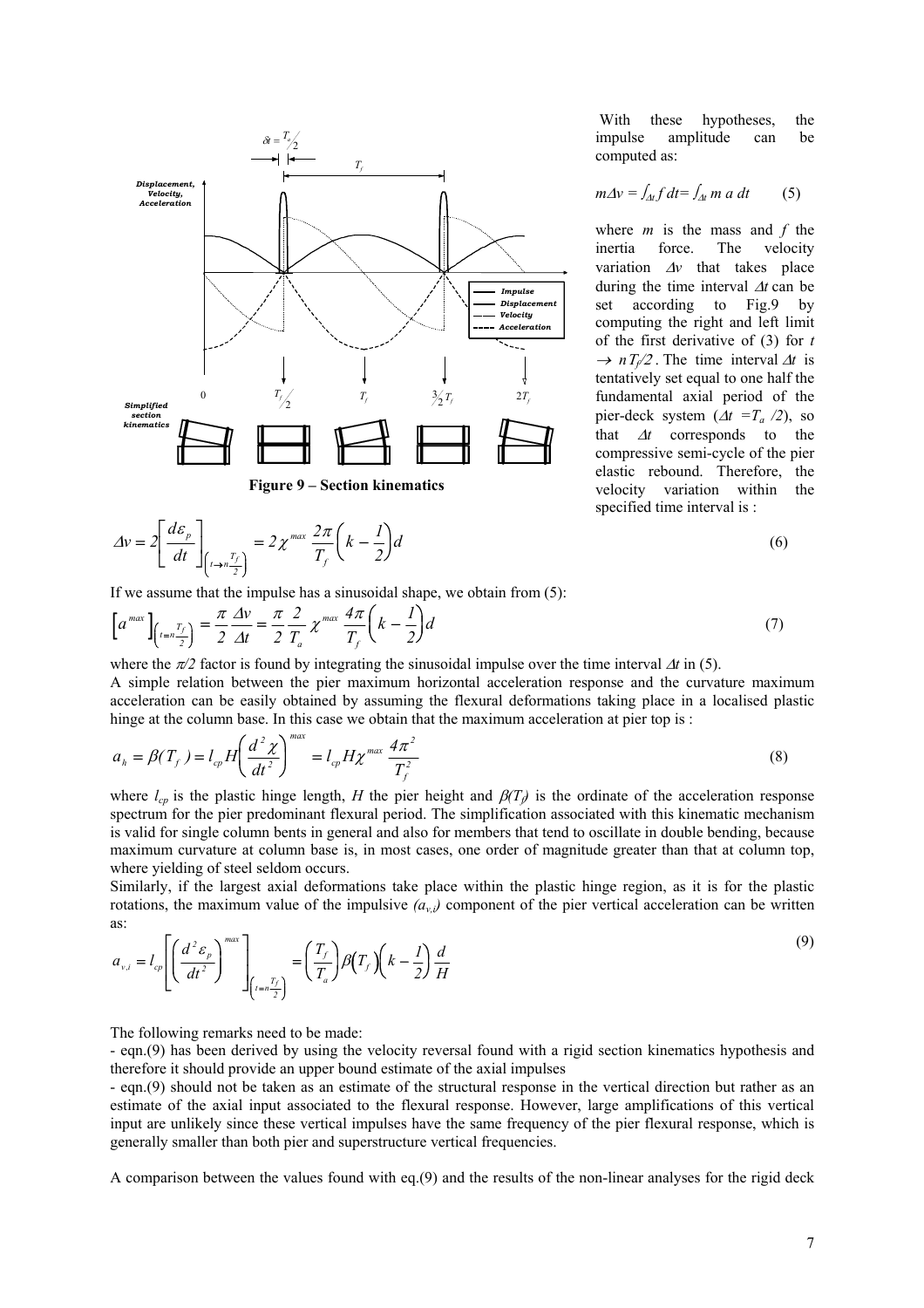model are presented in the following table 3. Horizontal and vertical accelerations found from time-history analyses are indicated with  $\beta_h$  and  $\beta_v$  respectively. The flexural period of the piers  $T_f$  has been calculated by using the secant flexural stiffness at maximum response (average stiffness). The axial period  $T_a$  instead has been computed using the cracked elastic stiffness and the neutral axis depth evaluated at maximum response. In this case study, both secant stiffness and neutral axis depth, were available from the results of the non-linear analyses; for design purpose instead, they should be calculated by using the assumed structural ductility or the maximum expected displacement, if a displacement based design approach is being used.

| <b>Pier Height</b><br>[m] | $\beta_{h}$<br>[m/sec <sup>2</sup> ] | $\mathbf{p}_{\mathbf{v}}$<br>[m/sec <sup>2</sup> ] | m<br>[sec]<br>ı, | $T_f$<br>[sec]          | $(k - 1/2)$ | $a_{v,i}$<br>$[m/sec^{\prime}]$ | $\beta_{\rm v}/a_{\rm v,i}$ |
|---------------------------|--------------------------------------|----------------------------------------------------|------------------|-------------------------|-------------|---------------------------------|-----------------------------|
|                           | 4.12                                 | 3.96                                               | 0.10             | 0.69                    | 0.27        | 3.19                            | 1.24                        |
| ⊥∠                        | 4.72                                 | 2.00                                               | 0.13             | $\mathcal{D}$ 1<br>1.41 | 0.22        | 2.0                             | 00.1                        |
| 18                        | 3.83                                 | 1.43                                               | 0.15             | .92                     | 0.18        | ററ<br>1.44                      | 17                          |

**Tab. 3 - Numerical analysis versus Eq.(9) prediction** 

The results from table 4 seem to indicate the soundness of the assumptions used to derive equation (9) and the capability of it to provide a correct estimate of the magnitude of these axial vibrations.

From the cases presented above it seems that little or no amplification of the axial motion is found between pier base and pier top. However, it is important to note that the axial input found with (9) might have been overestimated due to the assumption of section rigid body motion.

Results obtained with eq.(9) are strongly affected by the value assumed for  $\beta_h(T)$ . In our case this value was given by the results of non linear time history analyses  $(\beta_h)$ , whereas in design it must be found from a design spectrum based on the maximum expected ductility (i.e. behaviour factor).

## **CONCLUSIONS**

Although experimental results are needed to confirm the predictions of the numerical study presented herein, there is no doubt that a significant contribution to the vertical acceleration in RC piers subjected to seismic excitation is due to the rocking mechanism. This contribution is neglected in ordinary design, based on linear modal analysis and response spectra. The intensity of this vertical acceleration may in effect be greater than the structural response to the vertical component of the seismic input motion. The effect of this additional motion in the vertical direction can be particularly severe on deck bearings, which may experience the maximum horizontal shear forces associated with very low vertical reactions providing an additional explanation for the widespread phenomenon of bearing failure and deck unseating observed during past earthquakes.

Based on the preliminary investigations presented herein, it seems that equation (9) provides a reasonable estimate of the vertical accelerations in bridge piers subjected to horizontal seismic input motion alone. This equation could be used as a starting point towards the definition of a design formula for the quantification of this additional vertical component to be used in the dimensioning of bridges in seismic areas.

# **REFERENCES**

- [1] Ono, K., Kasai, H., Sasagawa, M. (1996), "Up-down Vibration Effects on Bridge Piers", Special is sue of Soils and Foundations, Japanese Geothecnical Society, pp. 211-218.
- [2] Papazoglou, A.J., Elnashai, A.S., (1996), "Analytical and Field Evidence of the Damaging Effect of Vertical Earthquake Ground Motion", Earthquake Engineering and Structural Dynamics, Vol.25., pp. 1109-1137.
- [3] Elnashai, A.S., Papazoglou, A.J. (1997), "Procedure and Spectra for Analysis of RC Structures Sub jected to Strong Vertical Earthquake Loads", Journal of Earthquake Engineering Vol.1 n.1 , pp. 121- 155, Imperial College Press.
- [4] Petrangeli, M. and Pinto, P.E. (1997). "Finite Element Modelling of the Hanshin Viaduct Failure in Kobe." *Proc. of the Second Japan-Italy Workshop on Seismic Design of Bridges,* Rome,Italy.
- [5] Ranzo, G., Petrangeli, M. and Pinto, P.E. (1999*).* "Vertical oscillation due to axial-bending coupling during seismic response of RC bridge Piers"*, J. Struc. Dyn. Earthq. Engrg. (to appear)*
- [6] Petrangeli, M,. Pinto, P.E. and Ciampi, V. (1999). "A Fibre Beam Element for cyclic bending and shear. Part I and II", J. Mech. Engrg., ASCE,
- [7] Mander, J.B., Priestley, M.J.N., and Park, R. (1988). "Theoretical Stress-Strain Model for Confined